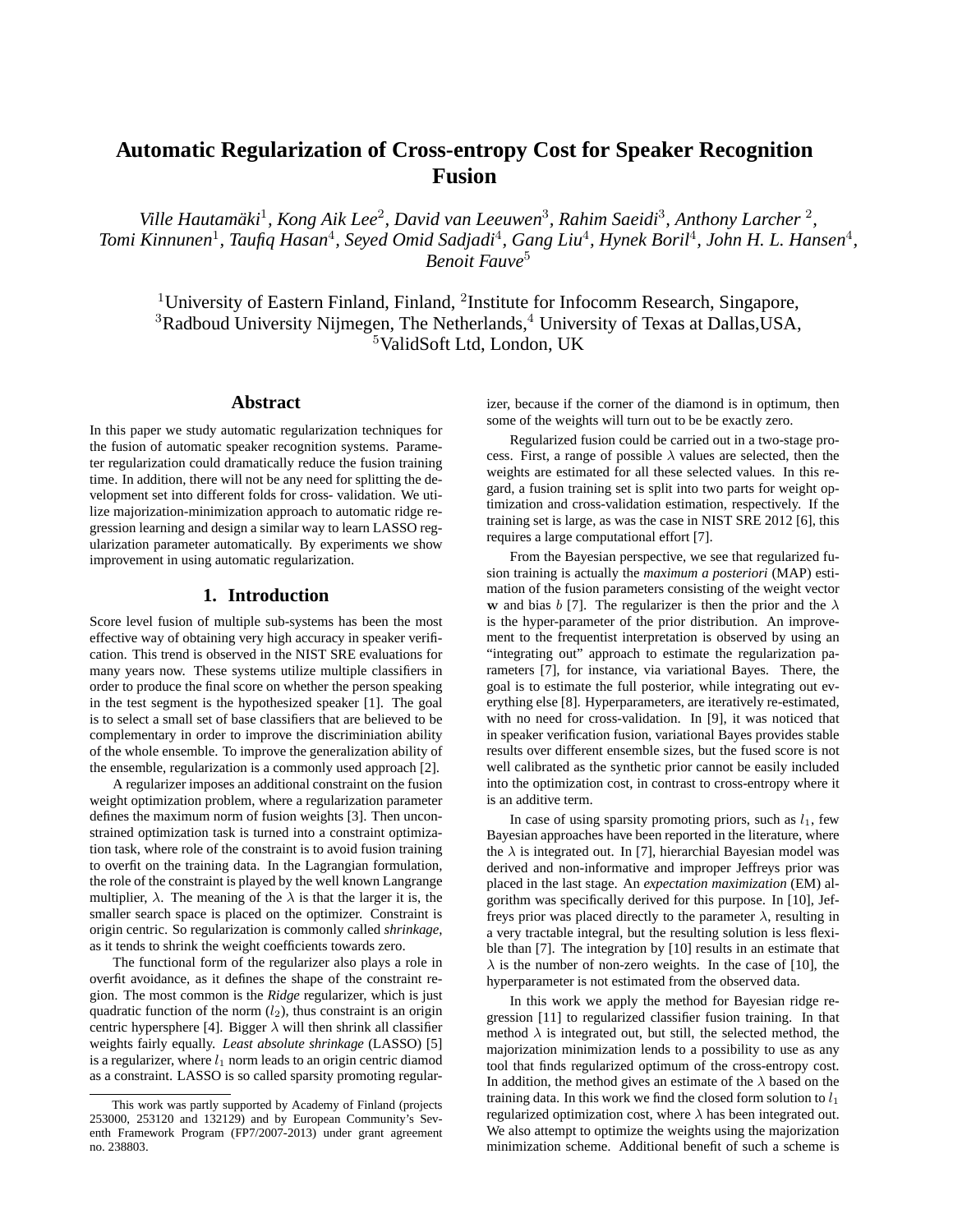that not only is computational time reduced<sup>1</sup>, but no training set splitting is needed and all data can be used for training.

## **2. Regularized cross-entropy**

Given a development set of trials  $\mathcal{D} = \{(\mathbf{s}_n, y_n), n =$  $1, 2, \ldots, N_{\text{dev}}$  containing  $N_{\text{dev}}$  score vectors from L base classifiers, we are interested to find a linear model  $\mathbf{w}^t\mathbf{s} + b$ that minimizes errors on the development set and generalizes well to an unseen corpus. Here,  $\mathbf{w} = (w_1, w_2, \dots, w_L)^t$  are the weights to be applied to the  $L$  base classifier scores,  $b$  is the bias term added to the fused scores, and the class label  $y$  is defined to take values  $0$  and  $+1$  for non-target and target trial, respectively.

For any class-conditional densities that follow exponential family and share the dispersion parameter [12], the logistic regression model can be written as:

$$
p(y = 1|\mathbf{s}) = (1 + \exp\{-(\mathbf{w}^t \mathbf{s} + b)\})^{-1} = \sigma(\mathbf{w}^t \mathbf{s} + b).
$$

In addition, the bias term  $b$  can be absorbed into  $w$  via a standard trick, by adding a default system that produces score 1 for each trial. Then, the likelihood of the logistic regression model can be written as:

$$
p(\mathcal{D}|\mathbf{w}) = \prod_{n=1}^{N_{\text{dev}}} \left\{ \sigma(\mathbf{w}^t \mathbf{s}_n)^{y_n} \sigma(-\mathbf{w}^t \mathbf{s}_n)^{1-y_n} \right\}.
$$
 (1)

Taking the negative logarithm of (1), we obtain the cost function [8]:

$$
-\sum_{n=1}^{N_{\text{dev}}} \left\{y_n \ln \sigma(\mathbf{w}^t \mathbf{s}_n) + (1 - y_n) \ln \sigma(-\mathbf{w}^t \mathbf{s}_n)\right\}.
$$
 (2)

In a speaker detection task, it is common to train the fusion to be sensitive to a predefined cost function. Taking into account the Bayes risk optimal decision, the cost parameters  $(C_{\text{miss}}, C_{\text{FA}}, P_{\text{tar}})$  can be summarized as an effective prior,  $P_{\text{eff}}$  [13] such that:

$$
P_{\text{eff}} = \frac{P_{\text{tar}} C_{\text{miss}}}{P_{\text{tar}} C_{\text{miss}} + (1 - P_{\text{tar}}) C_{\text{fa}}}
$$
(3)

Finally, due to the fact that the posterior probability of the target trials is different from the synthetic  $P_{\text{tar}}$ , the cost function in (2) was further modified in [14] as follows:

$$
E(\mathbf{w}, \mathcal{D}) = \frac{P_{\text{eff}}}{N_t} \sum_{i=1}^{N_t} \log \left( 1 + e^{-\mathbf{w}^t \mathbf{s}_i - \log \text{it } P_{\text{eff}}} \right)
$$

$$
+ \frac{1 - P_{\text{eff}}}{N_f} \sum_{j=1}^{N_f} \log \left( 1 + e^{\mathbf{w}^t \mathbf{s}_j + \log \text{it } P_{\text{eff}}} \right), (4)
$$

where the summation is over the  $N_t$  target score vectors  $s_i$ , and the  $N_f$  non-target score vectors  $s_i$ , respectively.

Regularization can be added to the cost (4) in order to improve the generalization ability of the classifier. In the case of p-norm regularizer we will obtain

$$
\min_{\mathbf{w}} E(\mathbf{w}, \mathcal{D}) \quad \text{s.t.} \quad \|\mathbf{w}\|_{p}^{q} \leq t. \tag{5}
$$

Then, the method of Lagrange multipliers will give us

$$
\min_{\mathbf{w}} \left\{ E(\mathbf{w}, \mathcal{D}) + \lambda \|\mathbf{w}\|_p^q \right\}.
$$
 (6)

In most typical settings,  $p$  and  $q$  are both set to 2 for the standard Ridge regression, and set to 1 for the LASSO [5].

## **3. Integrating out the hyperparameters**

The solution to (6) can be interpreted as an MAP estimate of [11]:

$$
\mathbf{w}_{\text{MAP}} = \arg\min_{\mathbf{w}} \left\{ E(\mathbf{w}, \mathcal{D}) - \log p(\mathbf{w}|\lambda) \right\} \tag{7}
$$

We can simplify (7) by marginalizing  $\lambda$  out from the prior, i.e.,  $p(\mathbf{w}) = \int_{\lambda} p(\mathbf{w}|\lambda)p(\lambda)d\lambda$ . Depending on the choice of regularizer, we now need to define the  $p(\lambda)$  and compute the integral.

In [11], for the case of Ridge regression ( $p = 2$ ), prior is defined as an isotropic Gaussian  $p(\mathbf{w}|\lambda) \propto \exp\{-\frac{1}{2}\lambda \|\mathbf{w}\|_2^2\}$  and  $\lambda \sim \text{Ga}(\alpha, \beta)$ , a Gamma distribution. Then, solving marginalization and removing the terms independent of w leads to [11]:

$$
\log p(\mathbf{w}) = -\left(\frac{L}{2} + \alpha\right) \log \left(\frac{1}{2} \|\mathbf{w}\|_{2}^{2} + \beta\right) \tag{8}
$$

#### **3.1. Sparsity promoting priors**

In the case of  $p = 1$ , a Laplacian distribution  $p(\mathbf{w}|\lambda) =$  $\frac{\lambda}{2}$  exp{- $\lambda$ ||w||1} is an appropriate representation of LASSO regularization in the prior form. In [7], non-informative, also improper at the same time, Jeffreys hyperprior was placed on  $\lambda \sim \frac{1}{\lambda}$ . Then a simple EM algorithm was derived that optimizes the model parameters in the hierarchial Bayes framework. In this work, we assume  $\lambda \sim Ga(\alpha, \beta)$ . Similar approach was taken in the context of variational Bayes approach by [15].

We follow the example of [11] in deriving  $\log p(\mathbf{w})$  in the case of Laplacian prior. We start by assuming that

$$
\lambda \sim p(\lambda|\alpha, \beta) = \text{Ga}(\alpha, \beta) = \beta^{\alpha} \frac{1}{\Gamma(\alpha)} \lambda^{\alpha - 1} \exp\{-\lambda\beta\}
$$
\n(9)

and we can then write

$$
p(\mathbf{w}) = \int p(\mathbf{w}|\lambda)p(\lambda|\alpha, \beta)d\lambda
$$
  
\n
$$
= \int \frac{\lambda}{2} \exp\{-\lambda \|\mathbf{w}\|_1\} \beta^{\alpha} \frac{1}{\Gamma(\alpha)} \lambda^{\alpha-1} \exp\{-\lambda \beta\} d\lambda
$$
  
\n
$$
= \beta^{\alpha} \frac{1}{2\Gamma(\alpha)} \int \lambda^{\alpha} \exp\{-\lambda (\|\mathbf{w}\|_1 + \beta)\} d\lambda
$$
  
\n
$$
= \frac{\beta^{\alpha}\Gamma(\alpha+1)}{2\Gamma(\alpha)} (\|\mathbf{w}\|_1 + \beta)^{-(1+\alpha)} \int I(\lambda) d\lambda, (10)
$$

where

$$
I(\lambda) = \frac{\lambda^{\alpha}(\|\mathbf{w}\|_{1} + \beta)^{\alpha+1}}{\Gamma(\alpha+1)} \exp\{-\lambda(\|\mathbf{w}\|_{1} + \beta)\}, \quad (11)
$$

which happens to be a Gamma distribution with parameters  $Ga(\alpha+1, \|\mathbf{w}\|_1+\beta)$ , so the last integral in (10) is 1. Finally, by taking the logarithm of the result and removing additive terms where w does not appear, we obtain:

$$
\log p(\mathbf{w}) = -(1+\alpha)\log(\|\mathbf{w}\|_1 + \beta). \tag{12}
$$

#### **3.2. Majorization-minimization**

In the case of ridge regression, we use the results in (8) and (7) we arrive at the cost function to be minimized:

$$
f(\mathbf{w}) = E(\mathbf{w}, \mathcal{D}) + \left(\frac{L}{2} + \alpha\right) \log\left(\frac{1}{2} ||\mathbf{w}||^2 + \beta\right), \quad (13)
$$

<sup>&</sup>lt;sup>1</sup>In practice, the optimizer is needed to run only few times, versus computing it for each  $\lambda$  candidate.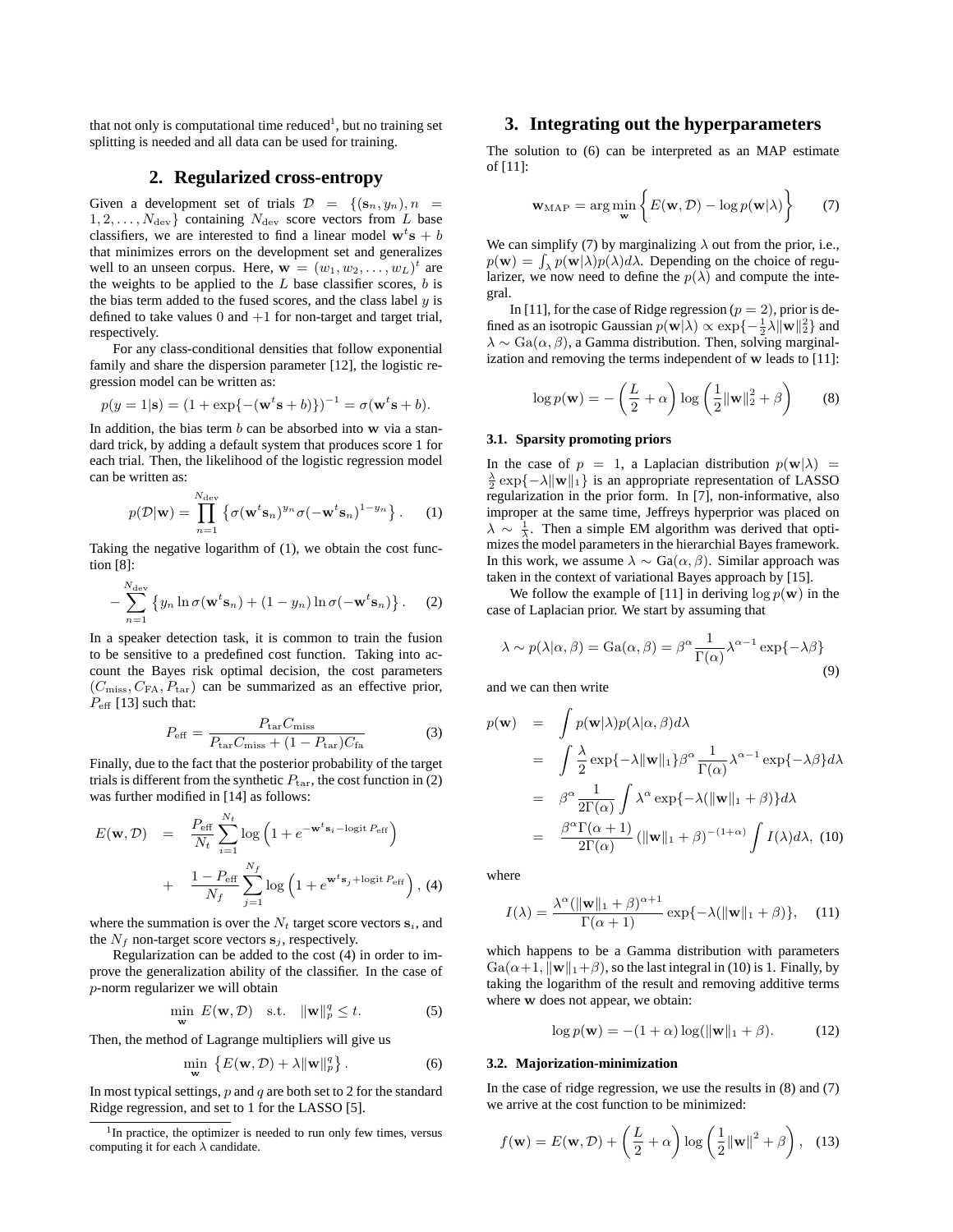which is differentiable, but unfortunately not convex. The solution proposed in [11] is to use the *majorization-minimization* (MM) [16] algorithmic framework to solve the optimization task in (13).

Majorization-minimization is based on the idea that we solve the optimization problem iteratively, where in each iteration we form a surrogate cost  $g(\mathbf{w}, \mathbf{w}')$ , which is an upper bound of the original cost function  $f(\mathbf{w}) \leq g(\mathbf{w}, \mathbf{w}')$ . Minimum of  $g(\mathbf{w}, \mathbf{w}')$  is found w.r.t. w, and the new bound is constructed. Algorithm converges when minimum, whether global or local, is reached. For convergence, we require that equality is reached only when  $f(\mathbf{w}') \leq g(\mathbf{w}', \mathbf{w}')$ . Convergence is then assured by the so called *descent property* [16]:

$$
f(\mathbf{w}') = g(\mathbf{w}', \mathbf{w}') \le g(\mathbf{w}'', \mathbf{w}') \le f(\mathbf{w}'') \qquad (14)
$$

The reader might now notice that EM framework is actually a special case of MM optimization framework.

In [11], a surrogate function  $g(\mathbf{w}, \mathbf{w}')$  is constructed in the following way. For notational convenience, we denote the terms inside the log in (8) as  $h(\mathbf{w}) = \frac{1}{2} ||\mathbf{w}||^2 + \beta$ . Then, taking the first order Taylor approximation around w′ of the term, we notice that

$$
\log(h(\mathbf{w})) \le \log(h(\mathbf{w})') + \frac{h(\mathbf{w})}{h(\mathbf{w}')} - 1,
$$
 (15)

for any  $w'$  and equality is obtained if and only if  $w = w'$ .

Using the result in (15),  $g(\mathbf{w}, \mathbf{w}')$  can be written as [11]:

$$
g(\mathbf{w}, \mathbf{w}') = E(\mathbf{w}, \mathcal{D}) + \left(\frac{L/2 + \alpha}{1/2 \|\mathbf{w}'\|^2 + \beta}\right) \left(\frac{1}{2} \|\mathbf{w}\|^2\right),\tag{16}
$$

where terms independent of w have been removed. Obtained algorithm is presented in Algorithm 1. We notice first of all that, there is no need to manually (or by cross-validation) set the  $\lambda$ -parameter. But what is even more interesting is that we read an estimate of the  $\lambda$  directly from the  $g(\mathbf{w}, \mathbf{w}')$ . Using the same strategy as in (15) for a LASSO regularizer, we can do away with the log operation in  $f(\mathbf{w})$ .

$$
f(\mathbf{w}) = -\log p(\mathcal{D}|\mathbf{w}) + (1 + \alpha) \log (||\mathbf{w}||_1 + \beta). \quad (18)
$$

Which will lead to  $\lambda = \frac{1+\alpha}{\|\mathbf{w}^{(t)}\|_1+\beta}$  as a new  $\lambda$  estimate in  $t^{\text{th}}$ iteration. However, the approach taken here requires that the bound is exact if and only if  $\mathbf{w} = \mathbf{w}^{(t)}$ , and this unfortunately is not the case with the  $l_1$  norm. It will lead to non-convergent algorithm, however, in preliminary experiments we found out that after a few iterations, differences between consecutive  $\lambda$ 's is not very large.

| <b>Algorithm 1</b> Majorization-minimization for fusion training |                                                                                                                                                          |  |      |  |  |  |
|------------------------------------------------------------------|----------------------------------------------------------------------------------------------------------------------------------------------------------|--|------|--|--|--|
| 1: $t=0$ ;                                                       |                                                                                                                                                          |  |      |  |  |  |
| $2:$ repeat                                                      |                                                                                                                                                          |  |      |  |  |  |
| 3:                                                               |                                                                                                                                                          |  |      |  |  |  |
|                                                                  | $\lambda^{q}(t) = \begin{cases} 1 & \text{if } t = 0 \\ \frac{L/2 + \alpha}{\frac{1}{2}   \mathbf{w}^{(t)}  ^2 + \beta} & \text{otherwise.} \end{cases}$ |  | (17) |  |  |  |

4: 
$$
\mathbf{w}^{(t+1)} = \arg\min_{\mathbf{w}} \left[ E(\mathbf{w} + \frac{1}{2}\lambda^{(t)} \|\mathbf{w}\|^2 \right]
$$
  
5: **until** convergence

## **4. Experiments**

Various solutions were put in place as part of the  $I4U<sup>2</sup>$  submission consisting of 17 base classifiers of which 15 were used in these experiments These include the GMM-SVM [17], JFA [18], and the most advanced i-vector based classifier [19]. Briefly, the ensemble consists of 1 GMM-UBM, 3 GMM-SVMs, 1 JFA, and 13 i-vector based classifiers. In essence, all of these classifiers are based on the use of Gaussian mixture model (GMM) in a GMM-UBM framework. In other words, these classifiers require and have their own UBM for extracting the Baum-Welch statistics. To this end, UBMs are trained mainly using data drawn from SRE04, though SRE05, SRE06, Switchboard and Fisher were also used. The channel compensation components (NAP for GMM-SVM classifiers, channel factors in JFA, LDA and PLDA for i-vector) were trained using both the telephone and microphone data drawn from SRE04- SRE10. Some i-vector based classifiers use cosine scoring, while most classifiers use PLDA, such as back-ends of CRSS systems [20].

To enable the researchers in the I4U coalition to optimize speaker recognition systems performance on a condition similar to SRE'12 evaluation plan, the development sets were generated<sup>3</sup>. Two sets called development (DEV) and evaluation (EVAL) are made to assess the absolute performance as well as calibration performance of the systems. A disjoint set of speakers from SRE'06 are held out from our DEV and EVAL training sets and only included in test phase to simulate the *unknown non-target trials*. Number of segments, speakers and trials for each set are given in Table 1. For the SRE12 fusion experiments, we train the fusion device on DEV portion of the I4U and apply it as is to *common conditions* (CC) 1 and 3.

We experimented with the maximum likelihood optimized logistic regression (cross-entropy cost)<sup>4</sup>, Ridge regularized cross-entropy, and LASSO regularized cross-entropy. In the case of LASSO regularization, non-differentiability of the prior is handled by the optimizer package we utilized. More details on the optimizer can be found in [2]. Regularized variants used are the implementation of Section 3.2, where  $\lambda$  is first integrated out from the optimization cost leading to non-convex cost function. This cost function is then optimized by a local search scheme, namely majorization-minimization. The MM estimates gives as a side product the estimate of the  $\lambda$ . In all experiments  $p_{known} = 0$  and we report only the *equal error rate* (EER) and  $\min_{\text{Primary}}$ . In both regularized variants, parameters of Gamma distribution were set to  $Ga(0, 1)$ . We also show best individual base classifier, based on the performance on the dev set, namely GMM-SVM utilizing an anti model [21].

In Table 2, we notice that majorization-minimization optimized Ridge and  $l_1$  improves the  $\min C_{\text{primary}}$ over nonregularized approach and best individual classifier. However, for EER, regularized approaches do not bring improvement over non-regularized and even in the case of Female subset EER is worse than best individual. Estimated  $\lambda$  on Ridge and  $l_1$  were similar for both Female and Male subsets, indicat-

 $2$ This is a collaboration of the following institutes: (1) Institute for Infocomm Research, Singapore, (2) University of Eastern Finland, Finland, (3) Radboud University Nijmegen (RUN), The Netherlands, (4) CRSS, University of Texas at Dallas, USA (4) ValidSoft Ltd, London, UK, (5) LIA, University of Avignon, France, (6) Idiap Research Institute, Switzerland, (7) Swansea University, UK, (8) University of New South Wales, Australia

<sup>&</sup>lt;sup>3</sup>The lists are available via http://cls.ru.nl/~saeidi/ file\_library/I4U.tgz

<sup>4</sup>Similar to software package FoCal, but a different implementation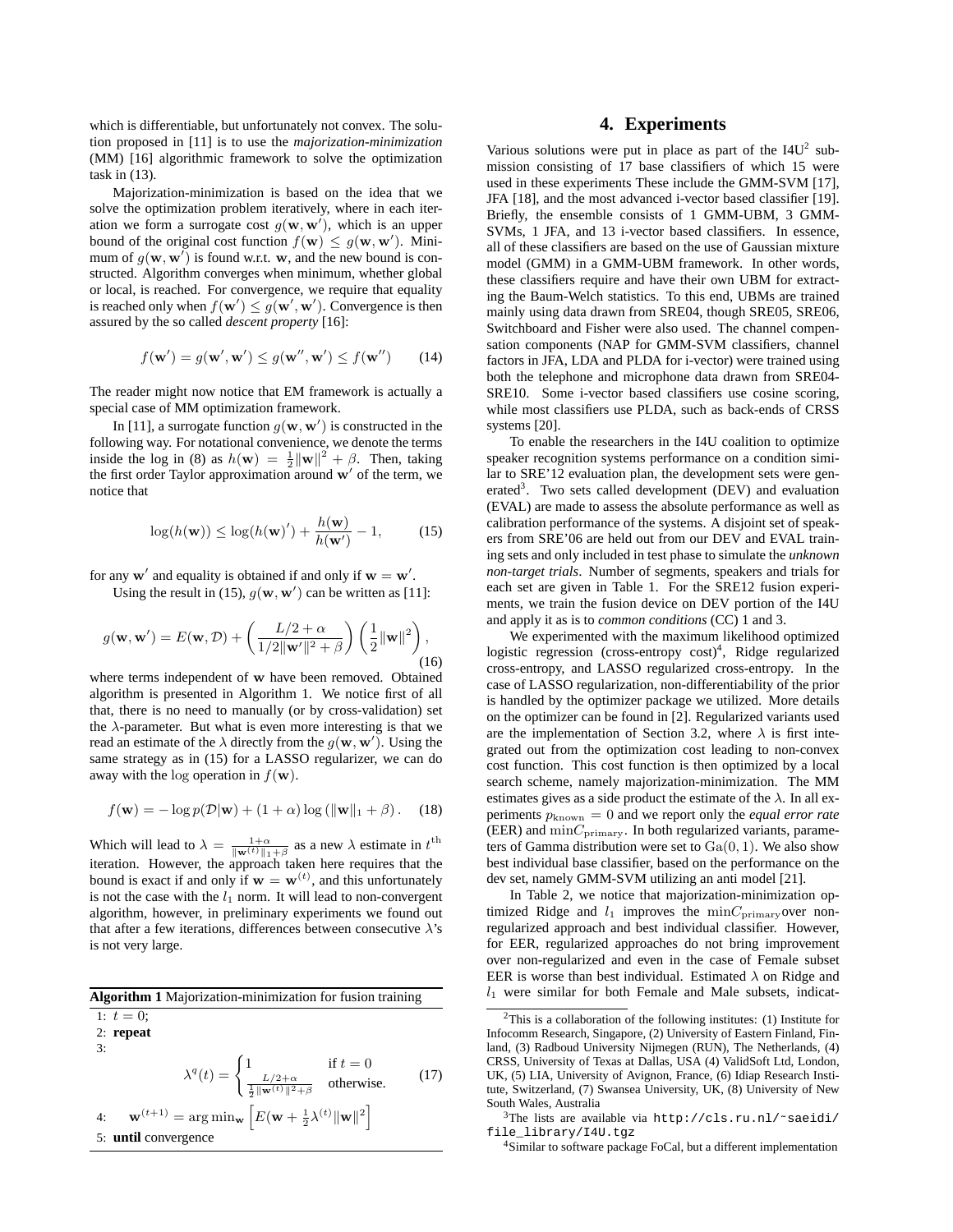Table 1: Number of speakers, speech segments and trials in the development sets.

|         | Number of speakers |      |       | Number of segments |       |       | Number of trials |       |       |          |             |          |
|---------|--------------------|------|-------|--------------------|-------|-------|------------------|-------|-------|----------|-------------|----------|
|         | <b>DEV</b>         |      | EVAL  |                    | DEV   |       | EVAL             |       | DEV   |          | <b>EVAL</b> |          |
|         | Train              | Test | Train | Test               | Train | Test  | Train            | Test  | True  | False    | True        | False    |
| Males   | 680                | 868  | 763   | 804                | 16941 | 19866 | 29961            | 21837 | 14589 | 13494291 | 15483       | 16646148 |
| Females | 1039               | 1243 | 155   | 102                | 24693 | 25980 | 43119            | 28548 | 19863 | 26973357 | 20763       | 32952177 |

Table 2: Fusion performance on the I4U evalset

| Method    | <b>EER</b> | $\min C_{\text{primary}}$ | Estimated |  |  |  |  |
|-----------|------------|---------------------------|-----------|--|--|--|--|
|           | (% )       |                           |           |  |  |  |  |
| Female    |            |                           |           |  |  |  |  |
| Best ind. | 0.54       | 0.0667                    | n/a       |  |  |  |  |
| No Regul. | 0.33       | 0.0524                    | n/a       |  |  |  |  |
| Ridge     | 0.63       | 0.0449                    | 4.0749    |  |  |  |  |
| $l_{1}$   | 0.63       | 0.0448                    | 0.2963    |  |  |  |  |
| Male      |            |                           |           |  |  |  |  |
| Best ind. | 0.68       | 0.0656                    | n/a       |  |  |  |  |
| No Regul. | 0.40       | 0.0483                    | n/a       |  |  |  |  |
| Ridge     | 0.49       | 0.0399                    | 4.0835    |  |  |  |  |
| $l_{1}$   | 0.49       | 0.0398                    | 0.2759    |  |  |  |  |

Table 3: Results on SRE12 evaluation corpus, common condition 1 (CC1) subset.

| Method    | EER $(\%)$ | $\min C_{\text{primary}}$ |  |  |  |  |
|-----------|------------|---------------------------|--|--|--|--|
| Female    |            |                           |  |  |  |  |
| Best ind. | 5.74       | 0.36179                   |  |  |  |  |
| No regul. | 2.67       | 0.27674                   |  |  |  |  |
| Ridge     | 3.75       | 0.30752                   |  |  |  |  |
| $l_{1}$   | 3.74       | 0.30775                   |  |  |  |  |
| Male      |            |                           |  |  |  |  |
| Best ind. | 5.45       | 0.34738                   |  |  |  |  |
| No regul. | 3.48       | 0.20204                   |  |  |  |  |
| Ridge     | 3.38       | 0.22670                   |  |  |  |  |
| $l_{1}$   | 3.39       | 0.22670                   |  |  |  |  |

ing close similarity in the trainingset score distributions. The majorization-minimization algorithm converged for Ridge regularizer in three iterations and for  $l_1$  in two iterations.

In Tables 3 and 4 we see equal error rate and  $\text{min}C_{\text{primary}}$  for SRE12 evaluation corpus subset CC1 and CC2. We notice that the ridge and  $l_1$  give practically identical results for these sets. In terms of both EER and  $\mathrm{min}C_{\mathrm{primary}}$  we note that regularization is better only in one case out of eight, in other cases regularization does not help. This is an indication that optimizing fusion weights on I4U DEV did not lead to an overfit, which would make it necessary to regularize in order to avoid it.

#### **5. Conclusions**

In this paper, we have compared different regularization techniques for fusion of speaker verification systems when optimizing a cross-entropy function. We proposed to remove the need of setting a hyper-parameter and to apply cross-validation by integrating out the regularization parameter. Several regularization constraint have been compared. For the case of Ridge regularized logistic regression, we applied an existing marginalization technique in complement of majorization-minimization

Table 4: Results on SRE12 evaluation corpus, common condition 3 (CC3) subset.

|  | Method         | EER $(\% )$ | $\min C_{\text{primary}}$ |  |  |  |  |
|--|----------------|-------------|---------------------------|--|--|--|--|
|  | Female         |             |                           |  |  |  |  |
|  | Best ind.      | 3.52        | 0.15913                   |  |  |  |  |
|  | No regul.      | 2.78        | 0.22766                   |  |  |  |  |
|  | Ridge          | 2.92        | 0.21396                   |  |  |  |  |
|  | l <sub>1</sub> | 2.92        | 0.21396                   |  |  |  |  |
|  |                | Male        |                           |  |  |  |  |
|  | Best ind.      | 4.52        | 0.13511                   |  |  |  |  |
|  | No regul.      | 3.87        | 0.07187                   |  |  |  |  |
|  | Ridge          | 4.06        | 0.07604                   |  |  |  |  |
|  | l1             | 4.06        | 0.07604                   |  |  |  |  |
|  |                |             |                           |  |  |  |  |

algorithm to learn the regularization parameters. We also derived a similar method for the case of sparsity promoting prior focusing on the  $l_1$  regularization as sparse fusion. As a future work, we plan to investigate an other bounds in the LASSO case, so that majorization-minimization algorithm converges in all cases.

#### **6. References**

- [1] T. Kinnunen and H. Li, "An overview of text-independent speaker recognition: from features to supervectors," *Speech Communication*, vol. 52, no. 1, pp. 12–40, January 2010.
- [2] V. Hautamäki, T. Kinnunen, F. Sedlák, K. A. Lee, B. Ma, and H. Li, "Sparse classifier fusion for speaker verification," *IEEE Transactions on Audio, Speech and Language Processing*, vol. 21, no. 8, pp. 1622–1631, August 2013.
- [3] V. Hautamäki, K. A. Lee, T. Kinnunen, B. Ma, and H. Li, "Regularized logistic regression fusion for speaker verification," in *Interspeech 2011*, Florence, Italy, August 2011, pp. 2745–2748.
- [4] T. Hastie, R. Tibshirani, and J. Friedman, *The Elements of Statistical Learning – Data Mining, Inference, and Prediction*, 2nd ed. Springer, 2008.
- [5] R. Tibshirani, "Regression shrinkage and selection via the lasso," *Journal of the Royal Statistical Society, Series B*, vol. 58, no. 1, pp. 267–288, 1996.
- [6] "The NIST year 2012 speaker recognition evaluation plan," 2012. [Online]. Available: http://www.nist.gov/itl/iad/mig/sre12.cfm
- [7] M. A. T. Figueiredo, "Adaptive sparseness for supervised learning," *IEEE Transactions on Pattern Analysis and Machine Intelligence*, vol. 25, no. 9, pp. 1150–1159, September 2003.
- [8] C. Bishop, *Pattern Recognition and Machine Learning*. New York: Springer Science+Business Media, LLC, 2006.
- [9] V. Hautamäki, K. A. Lee, A. Larcher, T. Kinnunen, B. Ma, and H. Li, "Variational Bayes logistic regression as regularized fusion for nist sre 2010," in *Speaker Odyssey 2012*, Singapore, June 2012.
- [10] G. Cawley, N. L. Talbot, and M. Girolami, "Sparse multinomial logistic regression via Bayesian l1 regularization," in *NIPS 19*, 2007, pp. 209–216.